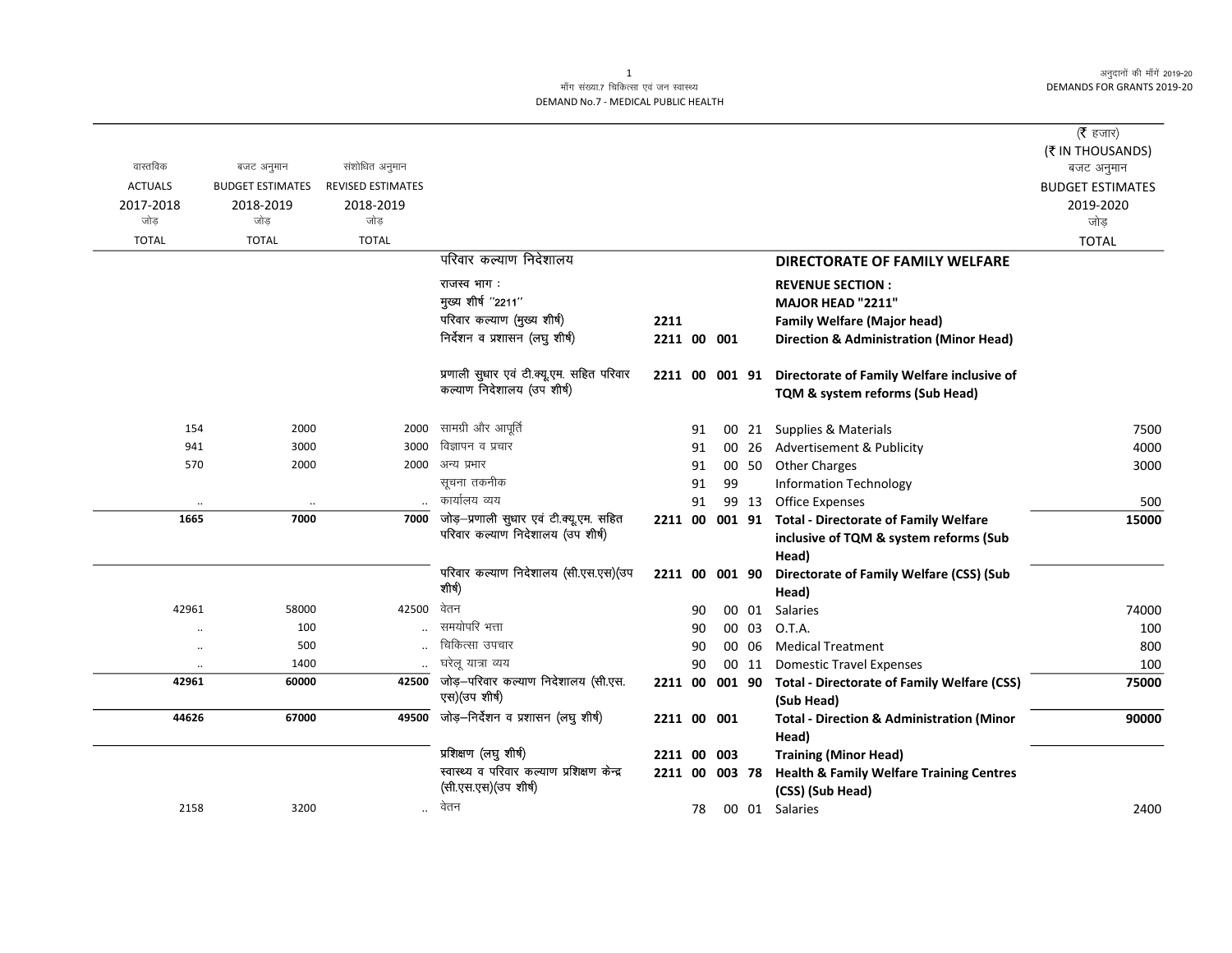## माँग संख्या.7 चिकित्सा एवं जन स्वास्थ्य DEMAND No.7 - MEDICAL PUBLIC HEALTH

| वास्तविक       | बजट अनुमान              | संशोधित अनुमान           |                                                                           |                |    |        |       |                                                                                 | ( $\bar{\tau}$ हजार)<br>(₹ IN THOUSANDS)<br>बजट अनुमान |
|----------------|-------------------------|--------------------------|---------------------------------------------------------------------------|----------------|----|--------|-------|---------------------------------------------------------------------------------|--------------------------------------------------------|
| <b>ACTUALS</b> | <b>BUDGET ESTIMATES</b> | <b>REVISED ESTIMATES</b> |                                                                           |                |    |        |       |                                                                                 | <b>BUDGET ESTIMATES</b>                                |
| 2017-2018      | 2018-2019               | 2018-2019                |                                                                           |                |    |        |       |                                                                                 | 2019-2020                                              |
| जोड            | जोड                     | जोड़                     |                                                                           |                |    |        |       |                                                                                 | जोड़                                                   |
| <b>TOTAL</b>   | <b>TOTAL</b>            | <b>TOTAL</b>             |                                                                           |                |    |        |       |                                                                                 | <b>TOTAL</b>                                           |
| $\ldots$       | 100                     |                          | समयोपरि भत्ता                                                             |                | 78 |        | 00 03 | O.T.A.                                                                          |                                                        |
| 28             | 300                     |                          | चिकित्सा उपचार                                                            |                | 78 |        | 00 06 | <b>Medical Treatment</b>                                                        | 300                                                    |
| 68             | 400                     | 100                      | कार्यालय व्यय                                                             |                | 78 |        | 00 13 | <b>Office Expenses</b>                                                          | 300                                                    |
| 2254           | 4000                    | 100                      | जोड़-स्वास्थ्य व परिवार कल्याण प्रशिक्षण<br>केन्द्र (सी.एस.एस) (उप शीर्ष) | 2211 00 003 78 |    |        |       | <b>Total - Health &amp; Family Welfare Training</b><br>Centres (CSS) (Sub Head) | 3000                                                   |
| 2254           | 4000                    | 100                      | जोड़—प्रशिक्षण (लघु शीर्ष)                                                | 2211 00 003    |    |        |       | <b>Total - Training (Minor Head)</b>                                            | 3000                                                   |
|                |                         |                          | ग्रामीण परिवार कल्याण सेवाऐं (लघु शीर्ष)                                  | 2211 00 101    |    |        |       | <b>Rural Family Welfare Services (Minor</b><br>Head)                            |                                                        |
|                |                         |                          | उप केन्द्र (सी.एस.एस) (उप शीर्ष)                                          | 2211 00        |    | 101 78 |       | Sub Centre (CSS) (Sub Head)                                                     |                                                        |
| $\ddotsc$      | 30000                   | 19000                    | सहायता अनुदान–सामान्य                                                     |                | 78 |        |       | 00 31 Grants-in-aid-General                                                     | 42000                                                  |
|                | 30000                   | 19000                    | जोड़-उप केन्द्र (सी.एस.एस)(उप शीर्ष)                                      |                |    |        |       | 2211 00 101 78 Total - Sub Centre (CSS) (Sub Head)                              | 42000                                                  |
|                |                         |                          | ग्रामीण परिवार कल्याण सेवाऐं (उप शीर्ष)                                   |                |    |        |       | 2211 00 101 76 Rural family welfare services (Sub Head)                         |                                                        |
| $\cdot\cdot$   | 58000                   | 41800                    | सहायता अनुदान–सामान्य                                                     |                | 76 |        |       | 00 31 Grants-in-aid-General                                                     | 60000                                                  |
| $\ddotsc$      | 58000                   | 41800                    | जोड़-ग्रामीण परिवार कल्याण सेवाऐं (उप<br>शीर्ष)                           |                |    |        |       | 2211 00 101 76 Total - Rural family welfare services (Sub<br>Head)              | 60000                                                  |
| $\ddotsc$      | 88000                   | 60800                    | जोड़-ग्रामीण परिवार कल्याण सेवाऐं (लघु<br>शीर्ष)                          | 2211 00 101    |    |        |       | <b>Total - Rural Family Welfare Services</b><br>(Minor Head)                    | 102000                                                 |
|                |                         |                          | शहरी परिवार कल्याण सेवायें (लघु शीर्ष)                                    | 2211 00 102    |    |        |       | <b>Urban Family Welfare Services (Minor</b><br>Head)                            |                                                        |
|                |                         |                          | शहरी परिवार कल्याण केन्द्र (सी.एस.<br>एस) (उप शीर्ष)                      | 2211 00 102 80 |    |        |       | <b>Urban Family Welfare Centres (CSS) (Sub</b><br>Head)                         |                                                        |
| 17937          | 25000                   | 18700                    | वेतन                                                                      |                | 80 |        | 00 01 | Salaries                                                                        | 35000                                                  |
|                | 180                     |                          | समयोपरि भत्ता                                                             |                | 80 |        | 00 03 | O.T.A.                                                                          | 100                                                    |
| $\ddotsc$      | 800                     |                          | चिकित्सा उपचार                                                            |                | 80 |        | 00 06 | <b>Medical Treatment</b>                                                        | 250                                                    |
| $\ddotsc$      | 1500                    |                          | घरेलू यात्रा व्यय                                                         |                | 80 |        | 00 11 | <b>Domestic Travel Expenses</b>                                                 | 100                                                    |
|                | 2300                    |                          | कार्यालय व्यय                                                             |                | 80 |        | 00 13 | <b>Office Expenses</b>                                                          | 250                                                    |
|                | 190220                  | 181200                   | सहायता अनुदान–सामान्य                                                     |                | 80 |        | 00 31 | Grants-in-aid-General                                                           | 264300                                                 |
| 17937          | 220000                  | 199900                   | जोड़-शहरी परिवार कल्याण केन्द्र (सी.एस.<br>एस) (उप शीर्ष)                 | 2211 00        |    | 102 80 |       | <b>Total - Urban Family Welfare Centres (CSS)</b><br>(Sub Head)                 | 300000                                                 |

2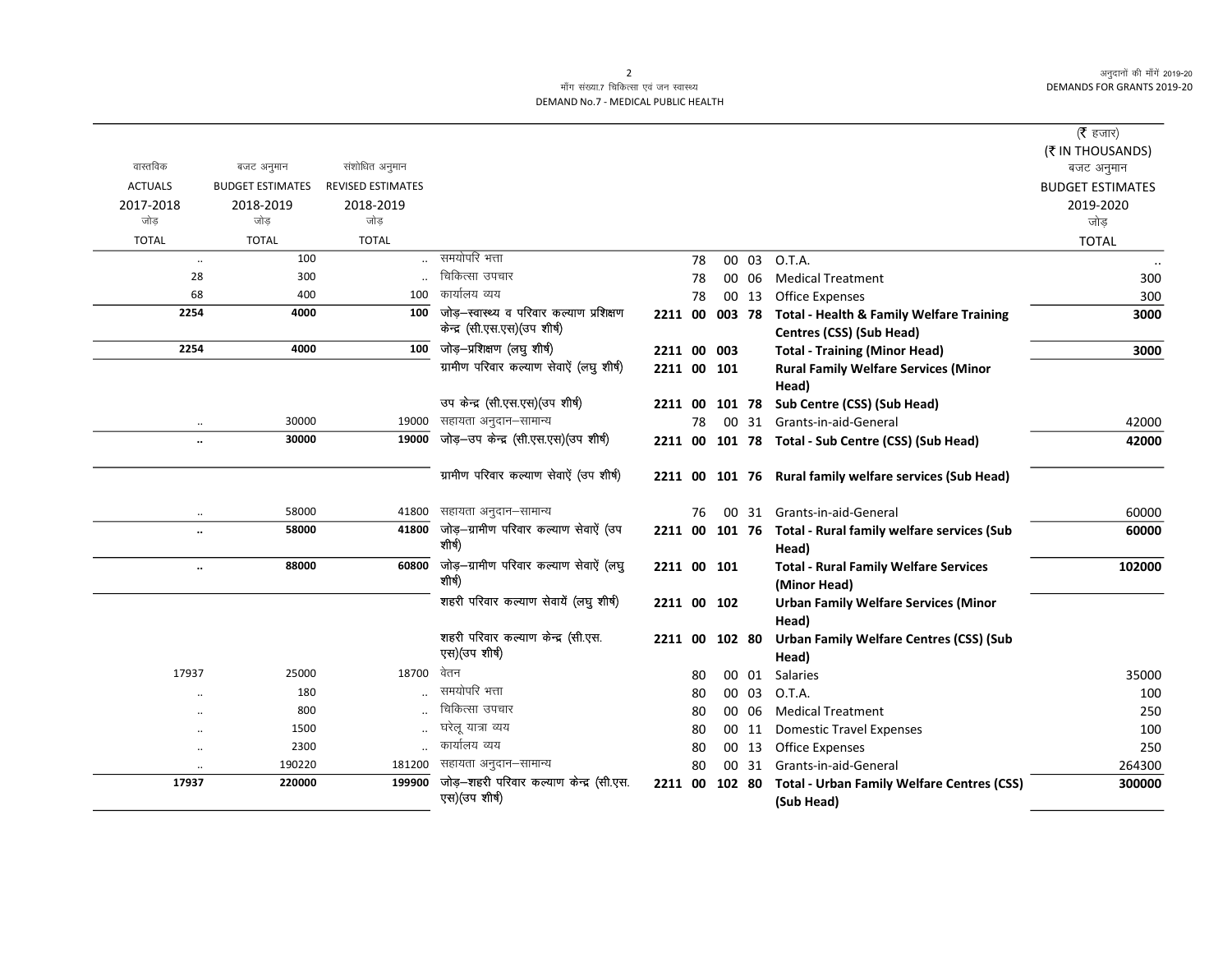$\overline{\phantom{0}}$ 

## माँग संख्या.7 चिकित्सा एवं जन स्वास्थ्य DEMAND No.7 - MEDICAL PUBLIC HEALTH

|                      |                         |                          |                                                |             |    |        |       |                                                        | ( $\bar{\tau}$ हजार)    |
|----------------------|-------------------------|--------------------------|------------------------------------------------|-------------|----|--------|-------|--------------------------------------------------------|-------------------------|
|                      |                         |                          |                                                |             |    |        |       |                                                        | (₹ IN THOUSANDS)        |
| वास्तविक             | बजट अनुमान              | संशोधित अनुमान           |                                                |             |    |        |       |                                                        | बजट अनुमान              |
| <b>ACTUALS</b>       | <b>BUDGET ESTIMATES</b> | <b>REVISED ESTIMATES</b> |                                                |             |    |        |       |                                                        | <b>BUDGET ESTIMATES</b> |
| 2017-2018            | 2018-2019               | 2018-2019                |                                                |             |    |        |       |                                                        | 2019-2020               |
| जोड                  | जोड                     | जोड                      |                                                |             |    |        |       |                                                        | जोड                     |
| <b>TOTAL</b>         | <b>TOTAL</b>            | <b>TOTAL</b>             |                                                |             |    |        |       |                                                        | <b>TOTAL</b>            |
|                      |                         |                          | शहरी परिवार कल्याण केन्द्रों का सुधार (सी.     |             |    |        |       | 2211 00 102 78 Revamping Urban Family Welfare Centres  |                         |
|                      |                         |                          | एस.एस)(उप शीर्ष)                               |             |    |        |       | (CSS) (Sub Head)                                       |                         |
|                      | 35000                   | 35000                    | सहायता अनुदान–सामान्य                          |             | 78 |        | 00 31 | Grants-in-aid-General                                  | 80000                   |
| $\ddot{\phantom{0}}$ | 35000                   | 35000                    | जोड़-शहरी परिवार कल्याण केन्द्रों का           | 2211 00     |    | 102 78 |       | <b>Total - Revamping Urban Family Welfare</b>          | 80000                   |
|                      |                         |                          | सुधार (सी.एस.एस) (उप शीर्ष)                    |             |    |        |       | Centres (CSS) (Sub Head)                               |                         |
|                      |                         |                          | जिला अस्पतालों मे जच्चा बच्चा इकाइयों          | 2211 00     |    |        |       | 102 76 Expenditure on Post-Partum units in             |                         |
|                      |                         |                          | पर व्यय (उप शीर्ष)                             |             |    |        |       | <b>Hospitals (Sub Head)</b>                            |                         |
| 29100                | 30000                   | 30000                    | वेतन                                           |             | 76 |        | 00 01 | <b>Salaries</b>                                        | 31500                   |
| 50                   | 100                     |                          | समयोपरि भत्ता                                  |             | 76 |        | 00 03 | O.T.A.                                                 | 100                     |
| 2001                 | 2500                    | 2000                     | चिकित्सा उपचार                                 |             | 76 |        | 00 06 | <b>Medical Treatment</b>                               | 2500                    |
| 115                  | 1000                    | 200                      | घरेलू यात्रा व्यय                              |             | 76 |        | 00 11 | <b>Domestic Travel Expenses</b>                        | 100                     |
| 1712                 | 5500                    | 3400                     | कार्यालय व्यय                                  |             | 76 |        | 00 13 | <b>Office Expenses</b>                                 | 5300                    |
| 96                   | 1151                    | 500                      | व्यावसायिक सेवायें                             |             | 76 | 00     | 28    | <b>Professional Services</b>                           | 500                     |
| 10287                | $\ddotsc$               |                          | सहायता अनुदान–सामान्य                          |             | 76 |        | 00 31 | Grants-in-aid-General                                  |                         |
| 43361                | 40251                   | 36100                    | जोड़-जिला अस्पतालों मे जच्चा बच्चा             | 2211 00     |    |        |       | 102 76 Total - Expenditure on Post-Partum units        | 40000                   |
|                      |                         |                          | इकाइयों पर व्यय (उप शीर्ष)                     |             |    |        |       | in Hospitals (Sub Head)                                |                         |
|                      |                         |                          | अस्पतालों में पोस्ट-पार्टम इकाइयों पर व्यय     | 2211 00     |    | 102 75 |       | <b>Grants for expenditure on Post-Partum</b>           |                         |
|                      |                         |                          | हेतु अनुदान (उप शीर्ष)                         |             |    |        |       | units in Hospitals (Sub Head)                          |                         |
| $\ddotsc$            | 59749                   | 72500                    | सहायता अनुदान–सामान्य                          |             | 75 |        |       | 00 31 Grants-in-aid-General                            | 70000                   |
|                      | 59749                   | 72500                    | जोड़-अस्पतालों में पोस्ट-पार्टम इकाइयों        |             |    |        |       | 2211 00 102 75 Total - Grants for expenditure on Post- | 70000                   |
|                      |                         |                          | पर व्यय हेतु अनुदान (उप शीर्ष)                 |             |    |        |       | Partum units in Hospitals (Sub Head)                   |                         |
|                      |                         |                          |                                                |             |    |        |       |                                                        |                         |
| 61298                | 355000                  | 343500                   | जोड़–शहरी परिवार कल्याण सेवायें (लघु<br>शीर्ष) | 2211 00 102 |    |        |       | <b>Total - Urban Family Welfare Services</b>           | 490000                  |
|                      |                         |                          |                                                |             |    |        |       | (Minor Head)                                           |                         |
|                      |                         |                          | मातृत्व एवं शिशु स्वास्थ्य (लघु शीर्ष)         | 2211 00 103 |    |        |       | Maternity and Child Health (Minor Head)                |                         |
|                      |                         |                          | विशेष प्रतिरक्षण योजना एम.एम.आर. (उप           | 2211 00     |    | 103 80 |       | <b>Special Immunisation Programme MMR</b>              |                         |
|                      |                         |                          | शीर्ष)                                         |             |    |        |       | (Sub Head)                                             |                         |
| 28173                | 51400                   | 3500                     | सामग्री और आपूर्ति                             |             | 80 |        | 00 21 | Supplies & Materials                                   | 58000                   |
| $\ddotsc$            | 2000                    | 2000                     | व्यावसायिक सेवायें                             |             | 80 |        |       | 00 28 Professional Services                            |                         |